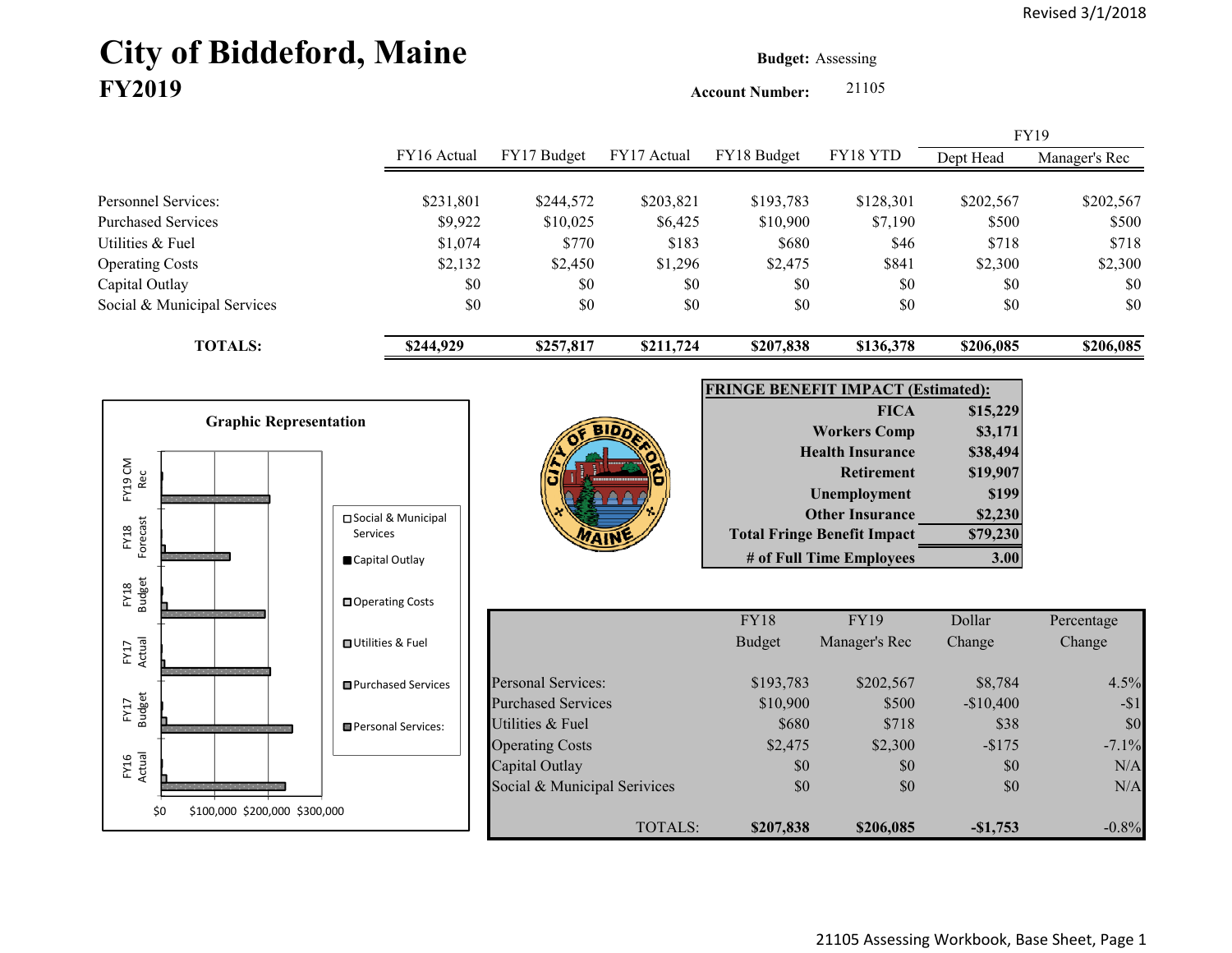#### Personnel Services

| Account |                                    | <b>FY16</b> | <b>FY17</b>   | <b>FY17</b> | <b>FY18</b>   | <b>FY18</b>  | FY19      |           |
|---------|------------------------------------|-------------|---------------|-------------|---------------|--------------|-----------|-----------|
| Number  | Description                        | Actual      | <b>Budget</b> | Actual      | <b>Budget</b> | YTD 02/28/18 | Dept Head | Mgr's Rec |
|         |                                    |             |               |             |               |              |           |           |
|         | 60101 Dept Manager Salary Exp      | \$84,079    | \$87,940      | \$63,161    | \$100,762     | \$65,590     | \$105,548 | \$105,548 |
|         | 60102 Mid Mgmt Hrly Employee Wa    | \$74,488    | \$69,960      | \$51,449    | \$51,293      | \$35,490     | \$54,810  | \$54,810  |
|         | 60105 F-T Employee Wage Exp        | \$19,942    | \$10,000      | \$35,596    | \$36,728      | \$24,102     | \$37,459  | \$37,459  |
|         | 60111 Overtime Wage Expense        | \$0         | \$0           | \$0         | \$750         | \$0          | \$750     | \$750     |
|         | 60129 Insurance Buyout Pay         | \$0         | \$0           | \$1,375     | \$500         | \$750        | \$0       | \$0       |
|         | 60201 FICA/Medicare-ER Share Exp   | \$13,334    | \$13,827      | \$12,495    | \$0           | \$0          | \$0       | \$0       |
|         | 60202 MPERS-Employer Share Exp     | \$13,049    | \$17,171      | \$15,141    | \$0           | \$0          | \$0       | \$0       |
|         | 60210 HPHC Ins Employer Share Ex   | \$22,980    | \$39,091      | \$18,745    | \$0           | \$0          | \$0       | \$0       |
|         | 60212 S-T Disability ER Share Exp  | \$196       | \$90          | \$126       | \$0           | \$0          | \$0       | \$0       |
|         | 60213 L-T Disability ER Share Exp  | \$345       | \$643         | \$291       | \$0           | \$0          | \$0       | \$0       |
|         | 60216 Delta Dental ER Share        | \$0         | \$0           | \$27        | \$0           | \$0          | \$0       | \$0       |
|         | 60217 RHSA Plan ER Share           | \$0         | \$1,560       | \$1,326     | \$0           | \$0          | \$0       | \$0       |
|         | 60251 Conferences/Training Expense | \$1,860     | \$2,100       | \$1,962     | \$1,950       | \$885        | \$1,950   | \$1,950   |
|         | 60252 Travel/Mileage Expense       | \$574       | \$650         | \$196       | \$650         | \$0          | \$450     | \$450     |
|         | 60253 Food/Lodging Expense         | \$139       | \$500         | \$1,142     | \$500         | \$793        | \$800     | \$800     |
|         | 60256 Dues/Memberships Expense     | \$815       | \$1,040       | \$790       | \$650         | \$690        | \$800     | \$800     |
| Totals  |                                    | \$231,801   | \$244,572     | \$203,821   | \$193,783     | \$128,301    | \$202,567 | \$202,567 |
|         | <b>Purchased Services</b>          |             |               |             |               |              |           |           |
| Account |                                    | <b>FY16</b> | <b>FY17</b>   | <b>FY17</b> | <b>FY18</b>   | <b>FY18</b>  |           |           |
| Number  | Description                        | Actual      | <b>Budget</b> | Actual      | <b>Budget</b> | YTD 02/28/18 | Dept Head | Mgr's Rec |
|         | 60303 Appraisal Services Expense   | \$0         | \$500         | \$0         | \$500         | \$0          | \$500     | \$500     |
|         | 60310 Service Contracts Expense    | \$9,922     | \$9,525       | \$6,425     | \$10,400      | \$7,190      | \$0       | \$0       |
| Totals  |                                    | \$9,922     | \$10,025      | \$6,425     | \$10,900      | \$7,190      | \$500     | \$500     |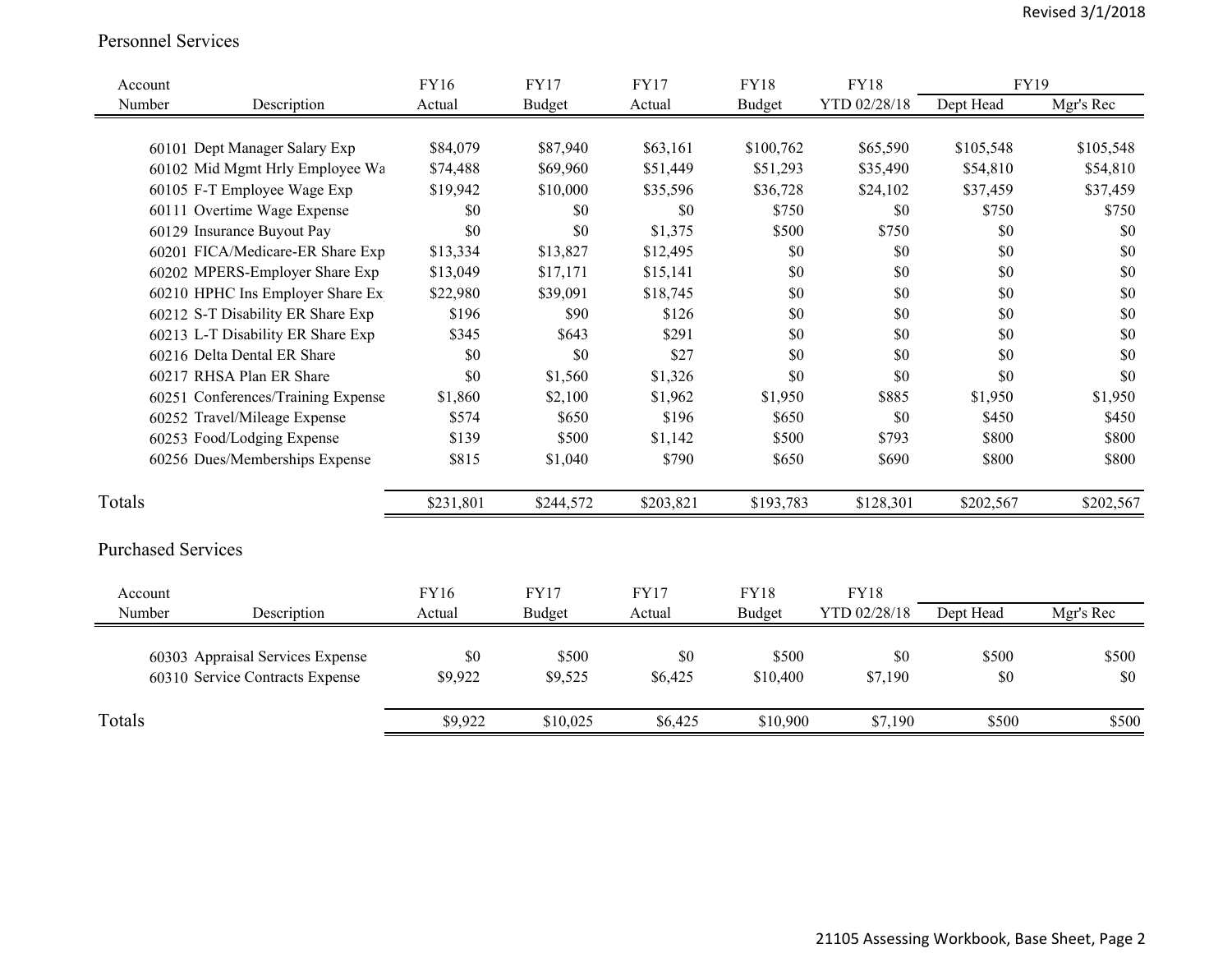#### Utilities & Fuel

| Account |                                                                                                                                                 | FY16                               | <b>FY17</b>                      | <b>FY17</b>                    | <b>FY18</b>                        | <b>FY18</b>                  |                                    |                                    |
|---------|-------------------------------------------------------------------------------------------------------------------------------------------------|------------------------------------|----------------------------------|--------------------------------|------------------------------------|------------------------------|------------------------------------|------------------------------------|
| Number  | Description                                                                                                                                     | Actual                             | Budget                           | Actual                         | Budget                             | YTD 02/28/18                 | Dept Head                          | Mgr's Rec                          |
|         | 60411 Gasoline Expense                                                                                                                          | \$1,074                            | \$770                            | \$183                          | \$680                              | \$46                         | \$718                              | \$718                              |
| Totals  |                                                                                                                                                 | \$1,074                            | \$770                            | \$183                          | \$680                              | \$46                         | \$718                              | \$718                              |
|         | <b>Other Operating Costs</b>                                                                                                                    |                                    |                                  |                                |                                    |                              |                                    |                                    |
| Account |                                                                                                                                                 | <b>FY16</b>                        | <b>FY17</b>                      | <b>FY17</b>                    | <b>FY18</b>                        | <b>FY18</b>                  | \$500                              |                                    |
| Number  | Description                                                                                                                                     | Actual                             | Budget                           | Actual                         | <b>Budget</b>                      | YTD 02/28/18                 | Dept Head                          | Mgr's Rec                          |
|         | 60453 Vehicle Repair/Tires/Oil Exp<br>60500 Admin/Office Supp/Eqt Non-C<br>60501 Operating Supp/Eqt Non-Cap<br>60502 Printing & Copying Expense | \$1,075<br>\$410<br>\$293<br>\$354 | \$950<br>\$500<br>\$500<br>\$500 | \$487<br>\$597<br>\$213<br>\$0 | \$1,100<br>\$500<br>\$425<br>\$450 | \$407<br>\$434<br>\$0<br>\$0 | \$1,100<br>\$450<br>\$450<br>\$300 | \$1,100<br>\$450<br>\$450<br>\$300 |
| Totals  |                                                                                                                                                 | \$2,132                            | \$2,450                          | \$1,296                        | \$2,475                            | \$841                        | \$2,300                            | \$2,300                            |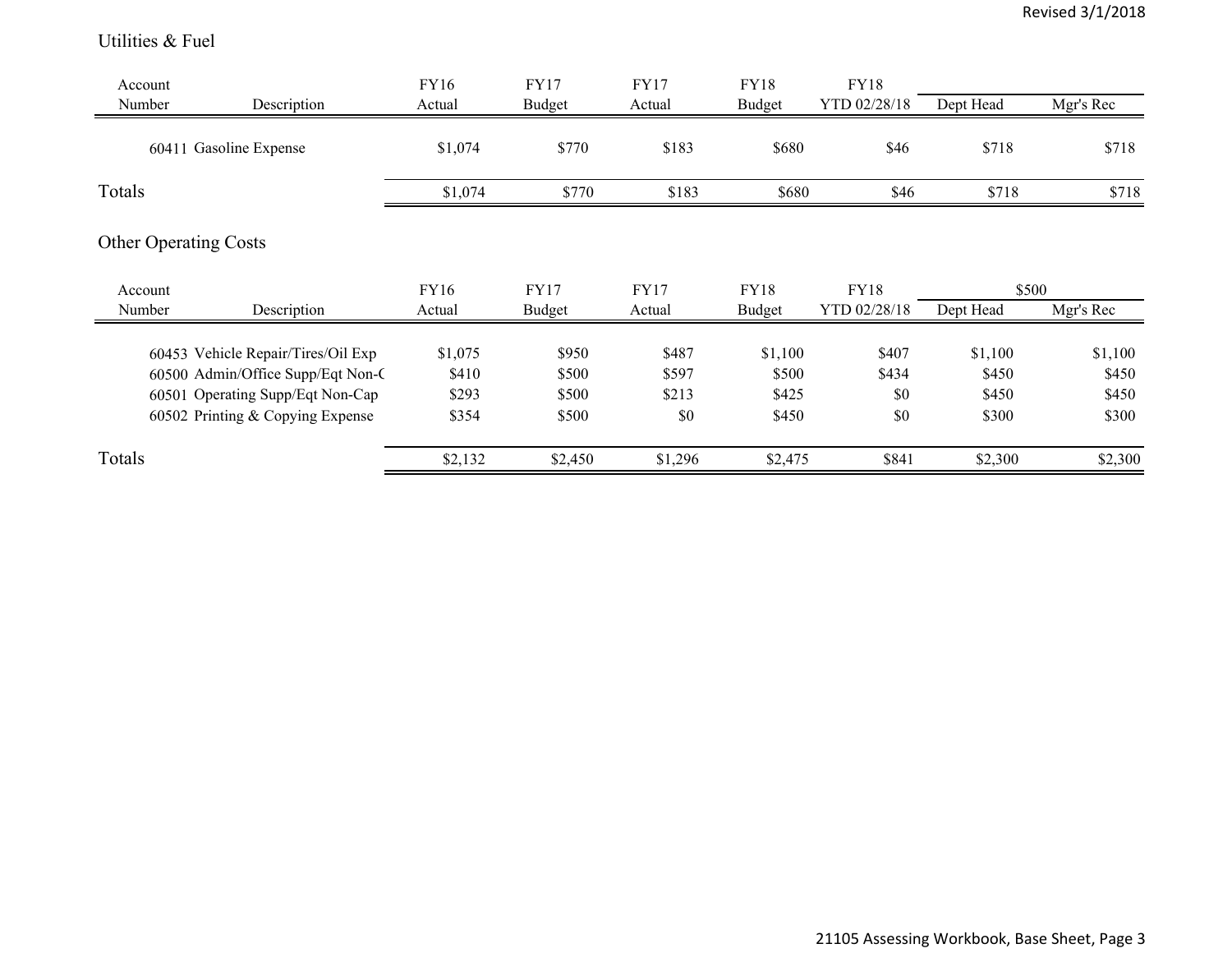#### DEPARTMENT PERSONAL SERVICES BUDGET WORKSHEET Fiscal Year 2019 BUDGET

DEPARTMENT:21105 Assessing

|                                 |       |            | <b>YEAREND</b> |            |                     |                |                   |
|---------------------------------|-------|------------|----------------|------------|---------------------|----------------|-------------------|
|                                 |       |            | ANNUALIZED     |            | <b>CITY MANAGER</b> | <b>COUNCIL</b> |                   |
| <b>CLASSIFICATION</b>           | EMP#  | <b>FTE</b> | <b>TOTAL</b>   | REQUESTED  | RECOMMEND.          | APPROP.        | <b>LAST NAME</b>  |
| ASSESSOR                        | 69600 | 1.00       | 105,144.00     | 105,548.40 | 105,548.40          |                | <b>YATTAW</b>     |
| ASST. ASSESSOR                  | 10243 | 1.00       | 54,600.00      | 54,810.00  | 54,810.00           |                | <b>DESJARDINS</b> |
| ADMINISTRATIVE ASST.            | 10644 | 1.00       | 37,315.20      | 37.458.72  | 37,458.72           |                | <b>BOGAR</b>      |
| <b>TOTAL BUDGETED POSITIONS</b> |       | 3.00       | 197,059.20     | 197,817.12 | 197,817.12          |                |                   |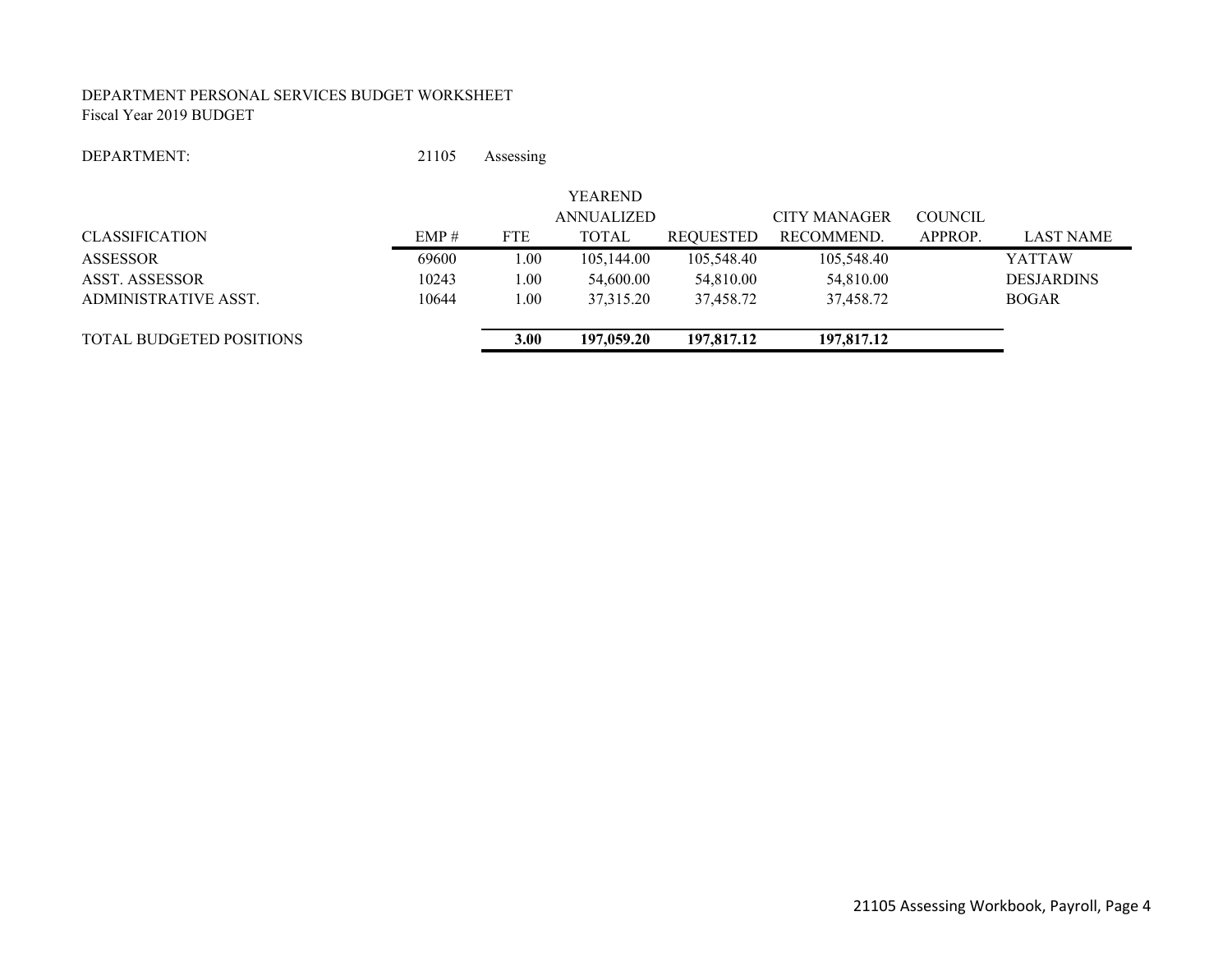

March 1, 2018 **Department:** Assessing

Account Title: Dept Manager Salary Exp

Department Number: 21105 21105 Account Number: 60101

| FY2016<br>Actual | FY 2017<br><b>Budget</b> | FY 2017<br>Actual | FY 2018<br><b>Budget</b> | FY 2018<br>Est. Expended |
|------------------|--------------------------|-------------------|--------------------------|--------------------------|
| \$84,079.09      | \$87,940.00              | \$63,160.79       | \$100,762.00             | \$105,548.40             |
| 0.000            |                          |                   |                          |                          |

\$105.00

| FY-2019       | Department   | City Mgr       | Council | Increase   |
|---------------|--------------|----------------|---------|------------|
|               | Reauest      | Recommendation | Action  | (Decrease) |
| <b>Budget</b> | \$105,548.40 | \$105,548.40   |         | \$4,786.40 |

**Support for Budget Request:** Provide justification for the budget request using as much detail as possible

 to support it. Examples of acceptable support include unit costs, quantity estimates, price quotes, etc. Requests based solely on a percentage increase above the previous budget will not be accepted. Use additional sheets if necessary.

The city is reimbursed just over \$45,000 from Saco for the shared Assessing services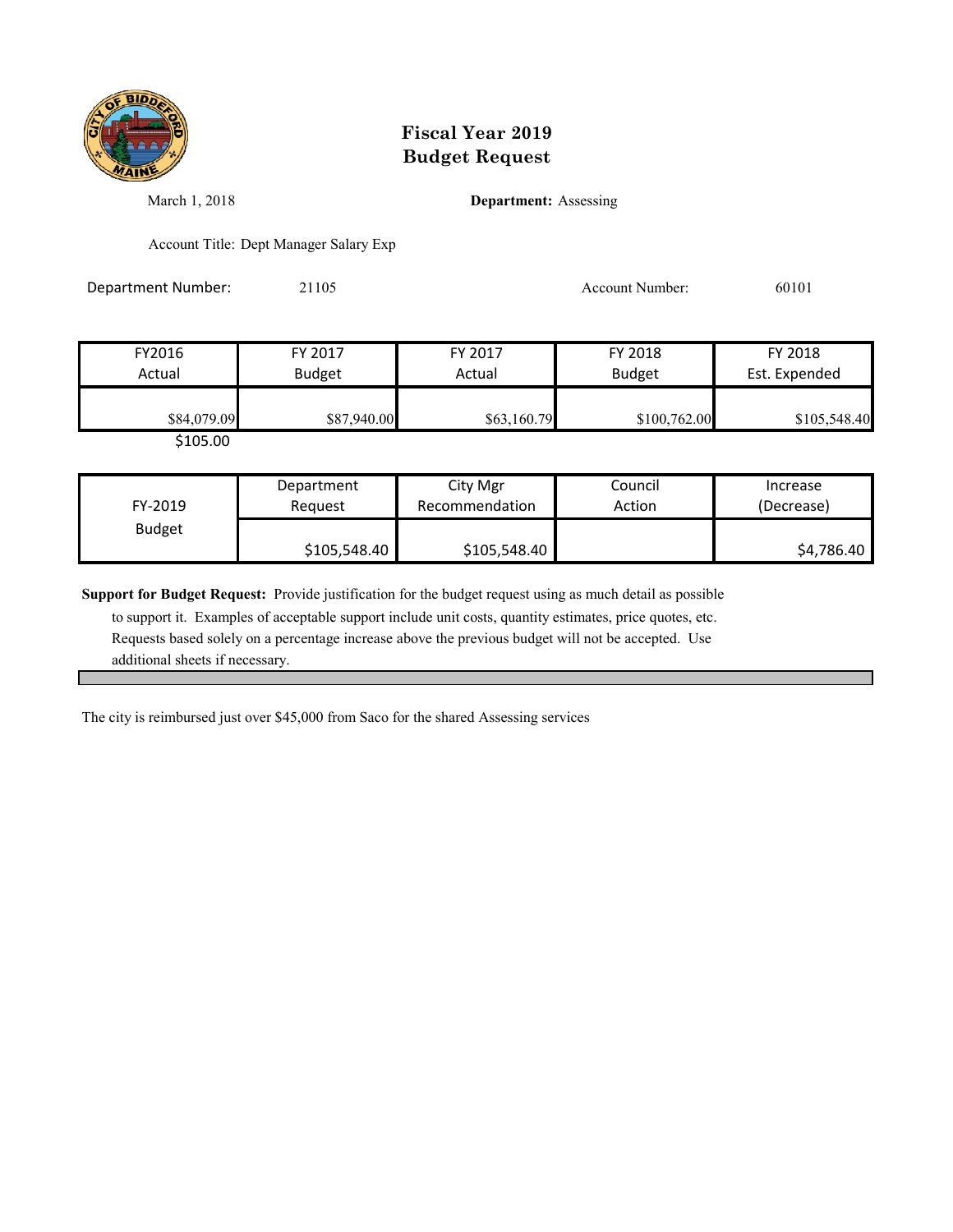

March 1, 2018 **Department:** Assessing

Account Title: Mid Mgmt Hrly Employee Wage Ex

Department Number: 21105 20102 Account Number: 60102

| FY2016      | FY 2017       | FY 2017     | FY 2018       | FY 2018       |
|-------------|---------------|-------------|---------------|---------------|
| Actual      | <b>Budget</b> | Actual      | <b>Budget</b> | Est. Expended |
|             |               |             |               |               |
| \$74,488.29 | \$69,960.00   | \$51,448.67 | \$51,293.00   | \$54,810.00   |

| FY-2019       | Department  | City Mgr       | Council | Increase   |
|---------------|-------------|----------------|---------|------------|
|               | Reauest     | Recommendation | Action  | (Decrease) |
| <b>Budget</b> | \$54,810.00 | \$54,810.00    |         | \$3,517.00 |

**Support for Budget Request:** Provide justification for the budget request using as much detail as possible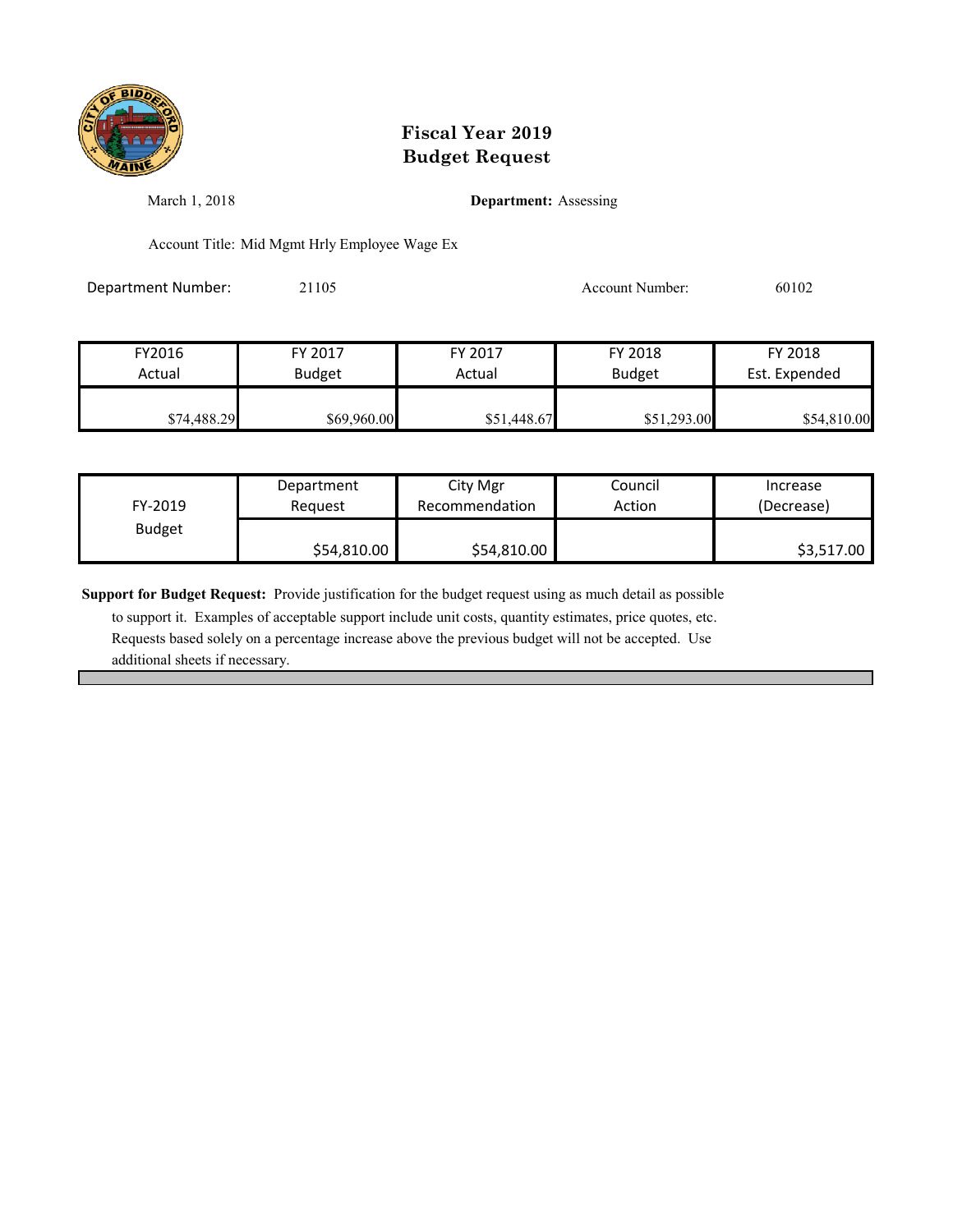

March 1, 2018 **Department:** Assessing

Account Title: F-T Employee Wage Exp

Department Number: 21105 Account Number: 60105

FY2016 FY 2017 FY 2017 FY 2018 FY 2018 Actual Budget | Actual Budget Est. Expended \$19,941.69 \$10,000.00 \$35,595.94 \$36,728.00 \$37,458.72

| FY-2019       | Department  | City Mgr       | Council | Increase   |
|---------------|-------------|----------------|---------|------------|
|               | Reauest     | Recommendation | Action  | (Decrease) |
| <b>Budget</b> | \$37,458.72 | \$37,458.72    |         | \$730.72   |

**Support for Budget Request:** Provide justification for the budget request using as much detail as possible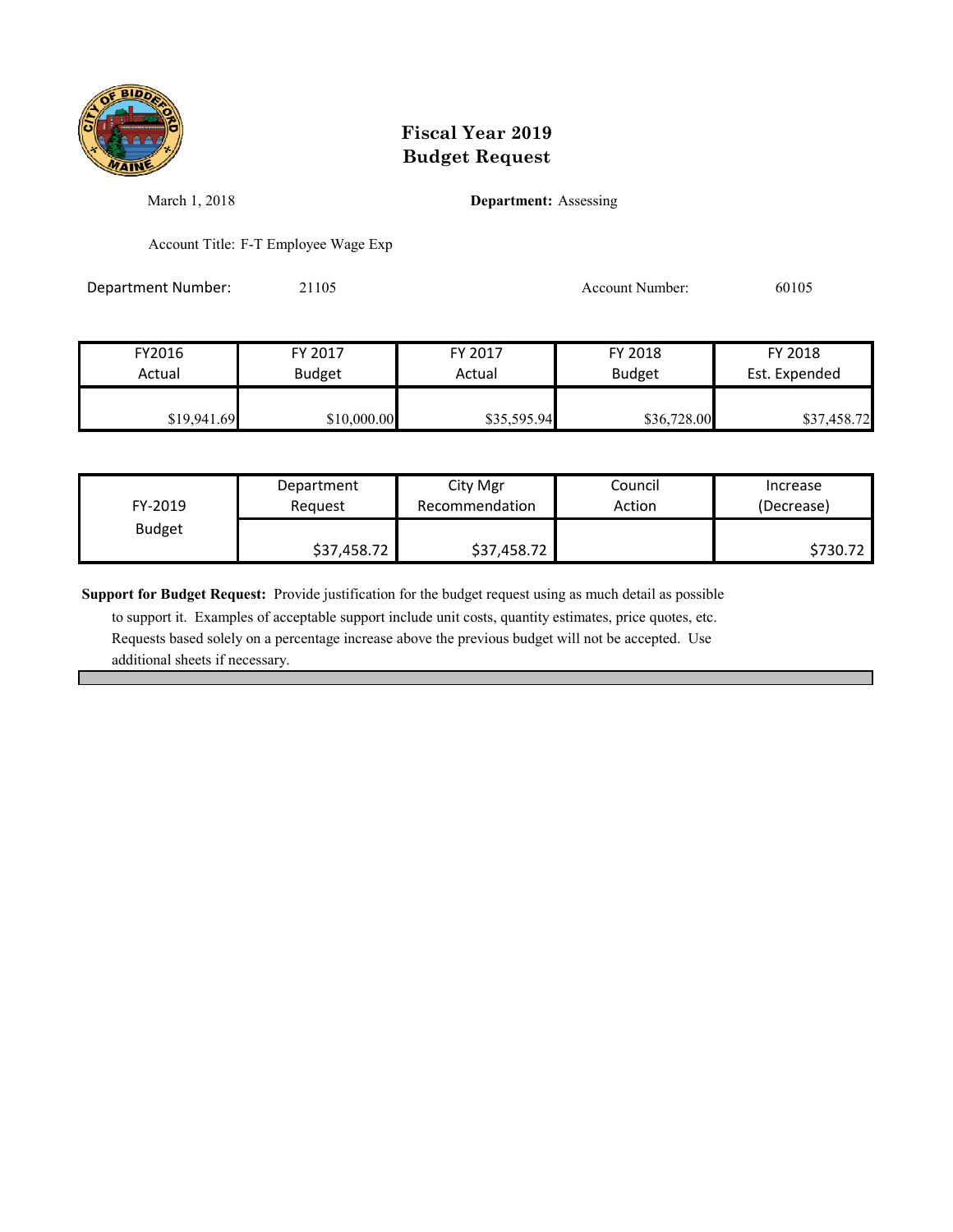

March 1, 2018 **Department:** Assessing

Account Title: Overtime Wage Expense

Department Number: 21105 21105 Account Number: 60111

| FY2016 | FY 2017       | FY 2017 | FY 2018       | FY 2018       |
|--------|---------------|---------|---------------|---------------|
| Actual | <b>Budget</b> | Actual  | <b>Budget</b> | Est. Expended |
|        |               |         |               |               |
| \$0.00 | \$0.00        | \$0.00  | \$750.00      | \$0.00        |

| FY-2019       | Department | City Mgr       | Council | Increase   |
|---------------|------------|----------------|---------|------------|
|               | Reauest    | Recommendation | Action  | (Decrease) |
| <b>Budget</b> | \$750.00   | \$750.00       |         | \$0.00     |

**Support for Budget Request:** Provide justification for the budget request using as much detail as possible

 to support it. Examples of acceptable support include unit costs, quantity estimates, price quotes, etc. Requests based solely on a percentage increase above the previous budget will not be accepted. Use additional sheets if necessary.

This account is used for the Secretary for the Board of Assessment Review.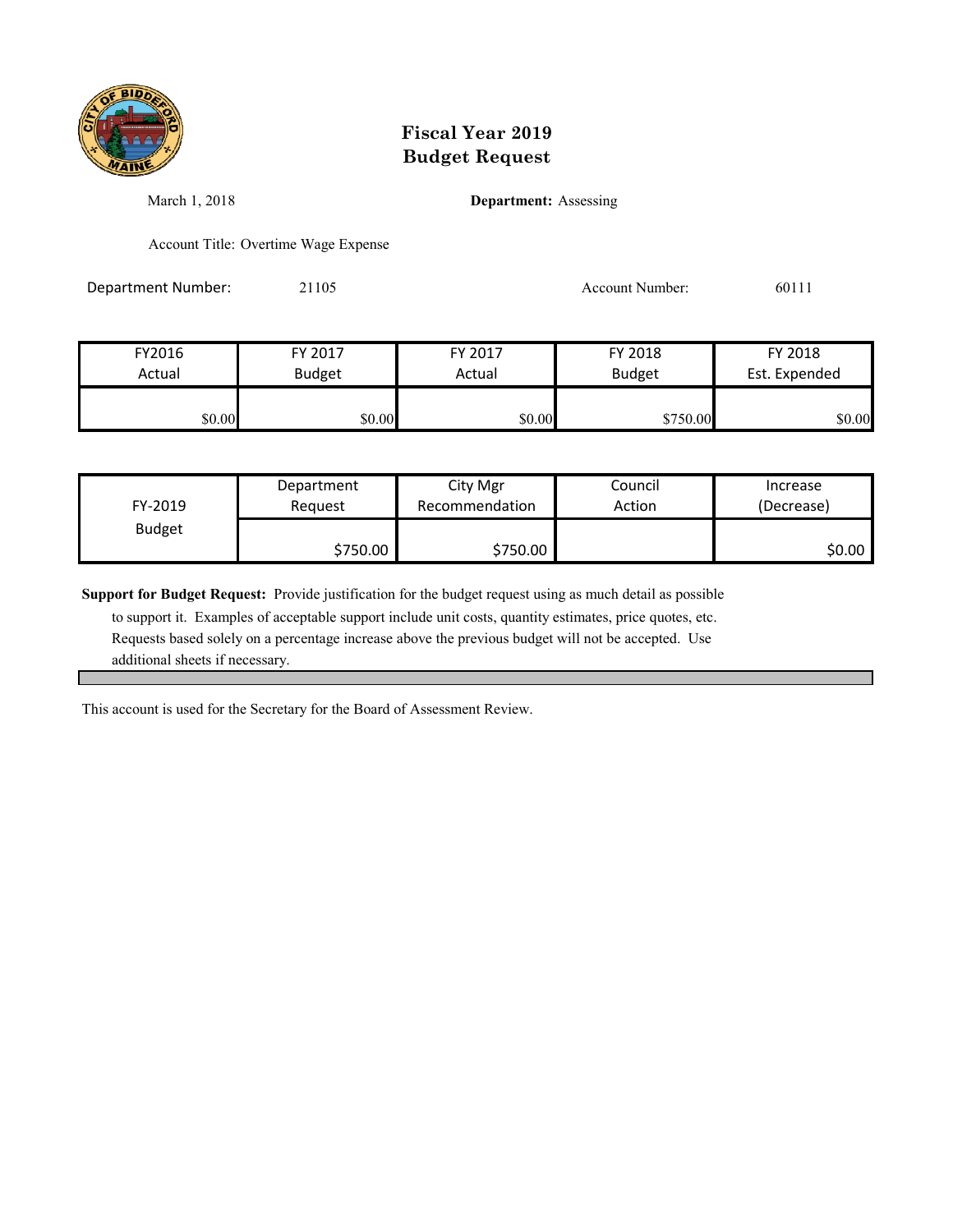

March 1, 2018 **Department:** Assessing

Account Title: Conferences/Training Expense

Department Number: 21105 21105 Account Number: 60251

| FY2016     | FY 2017       | FY 2017    | FY 2018       | FY 2018       |
|------------|---------------|------------|---------------|---------------|
| Actual     | <b>Budget</b> | Actual     | <b>Budget</b> | Est. Expended |
| \$1,859.87 | \$2,100.00    | \$1,962.10 | \$1,950.00    | \$1,950.00    |

| FY-2019       | Department | City Mgr       | Council | Increase   |
|---------------|------------|----------------|---------|------------|
|               | Reauest    | Recommendation | Action  | (Decrease) |
| <b>Budget</b> | \$1,950.00 | \$1,950.00     |         | \$0.00     |

**Support for Budget Request:** Provide justification for the budget request using as much detail as possible

 to support it. Examples of acceptable support include unit costs, quantity estimates, price quotes, etc. Requests based solely on a percentage increase above the previous budget will not be accepted. Use additional sheets if necessary.

Conferences and training with the Maine Revenue Service, Vision Technologies, IAAO and MAAO training.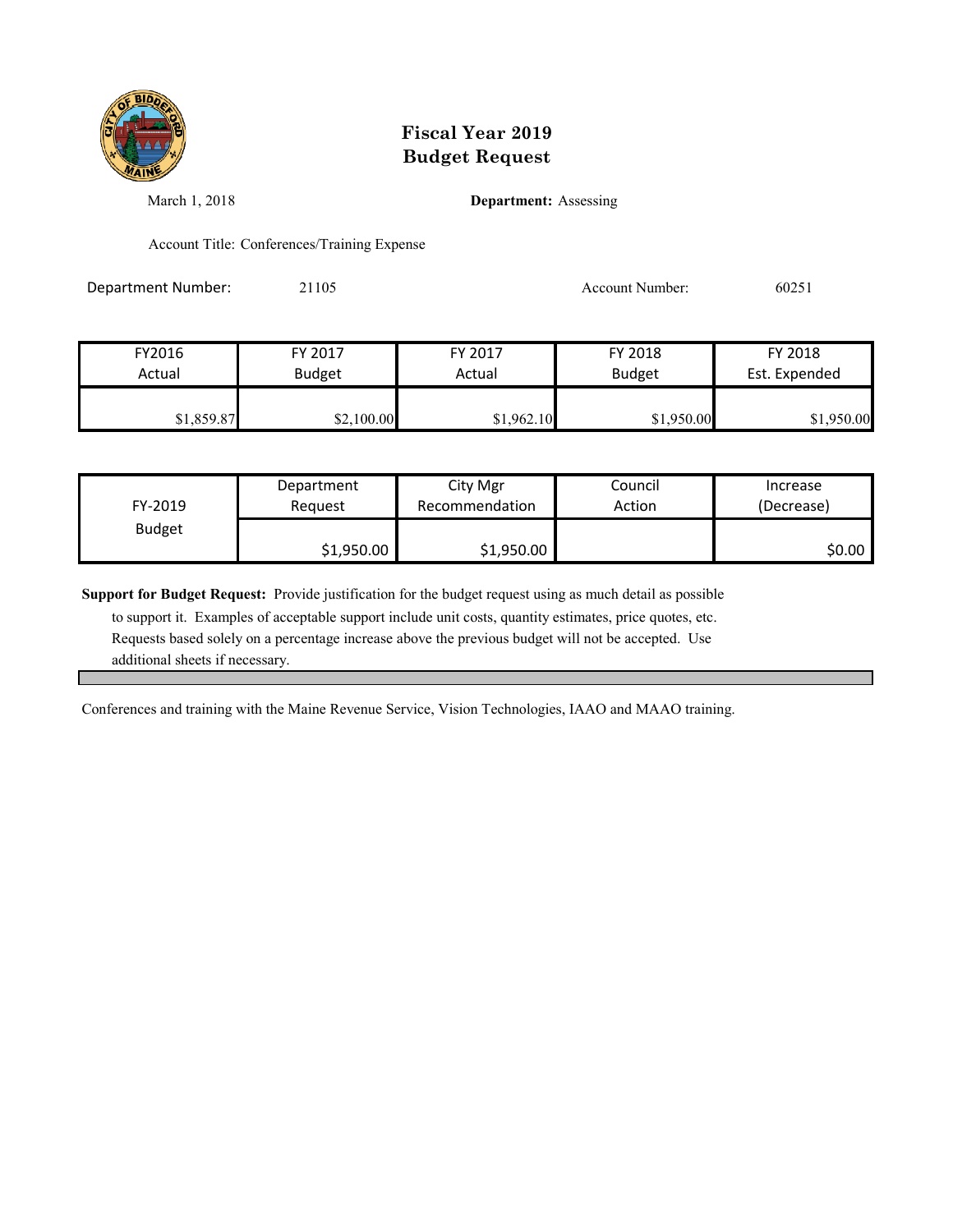

March 1, 2018 **Department:** Assessing

Account Title: Travel/Mileage Expense

Department Number: 21105 Account Number: 60252

FY2016 FY 2017 FY 2017 FY 2018 FY 2018 Actual Budget **Actual Budget** Actual Budget Est. Expended \$573.82 \$650.00 \$650.00 \$196.00 \$650.00 \$450.00

| FY-2019       | Department | City Mgr       | Council | Increase   |
|---------------|------------|----------------|---------|------------|
|               | Request    | Recommendation | Action  | (Decrease) |
| <b>Budget</b> | \$450.00   | \$450.00       |         | (\$200.00) |

**Support for Budget Request:** Provide justification for the budget request using as much detail as possible

 to support it. Examples of acceptable support include unit costs, quantity estimates, price quotes, etc. Requests based solely on a percentage increase above the previous budget will not be accepted. Use additional sheets if necessary.

Mileage expense for traveling to meetings, schooling and training seminars.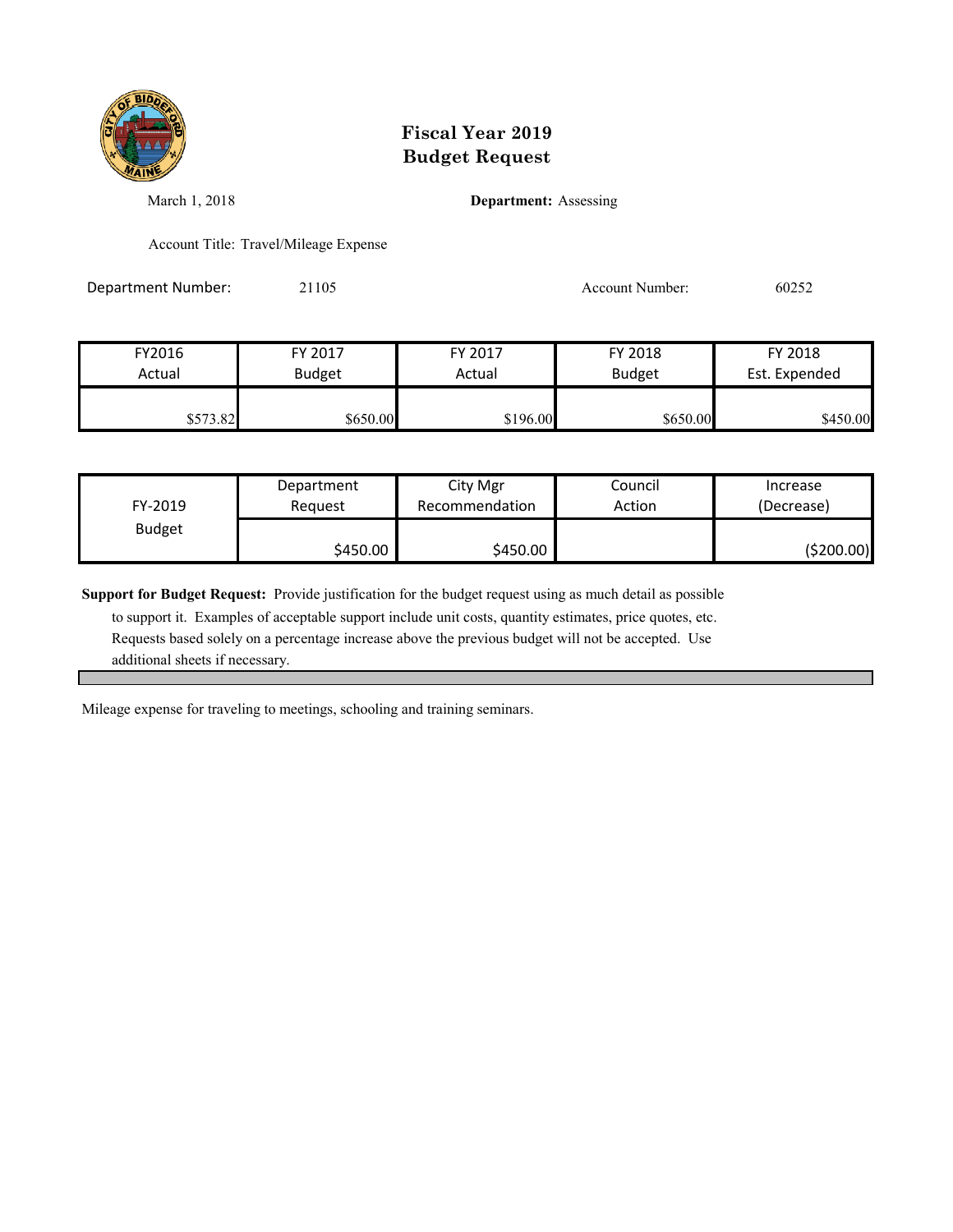

March 1, 2018 **Department:** Assessing

Account Title: Food/Lodging Expense

Department Number: 21105 20253 Account Number: 60253

| FY2016   | FY 2017       | FY 2017    | FY 2018       | FY 2018       |
|----------|---------------|------------|---------------|---------------|
| Actual   | <b>Budget</b> | Actual     | <b>Budget</b> | Est. Expended |
| \$139.07 | \$500.00      | \$1,141.98 | \$500.00      | \$793.12      |

| FY-2019       | Department | City Mgr       | Council | Increase   |
|---------------|------------|----------------|---------|------------|
|               | Reauest    | Recommendation | Action  | (Decrease) |
| <b>Budget</b> | \$800.00   | \$800.00       |         | \$300.00   |

**Support for Budget Request:** Provide justification for the budget request using as much detail as possible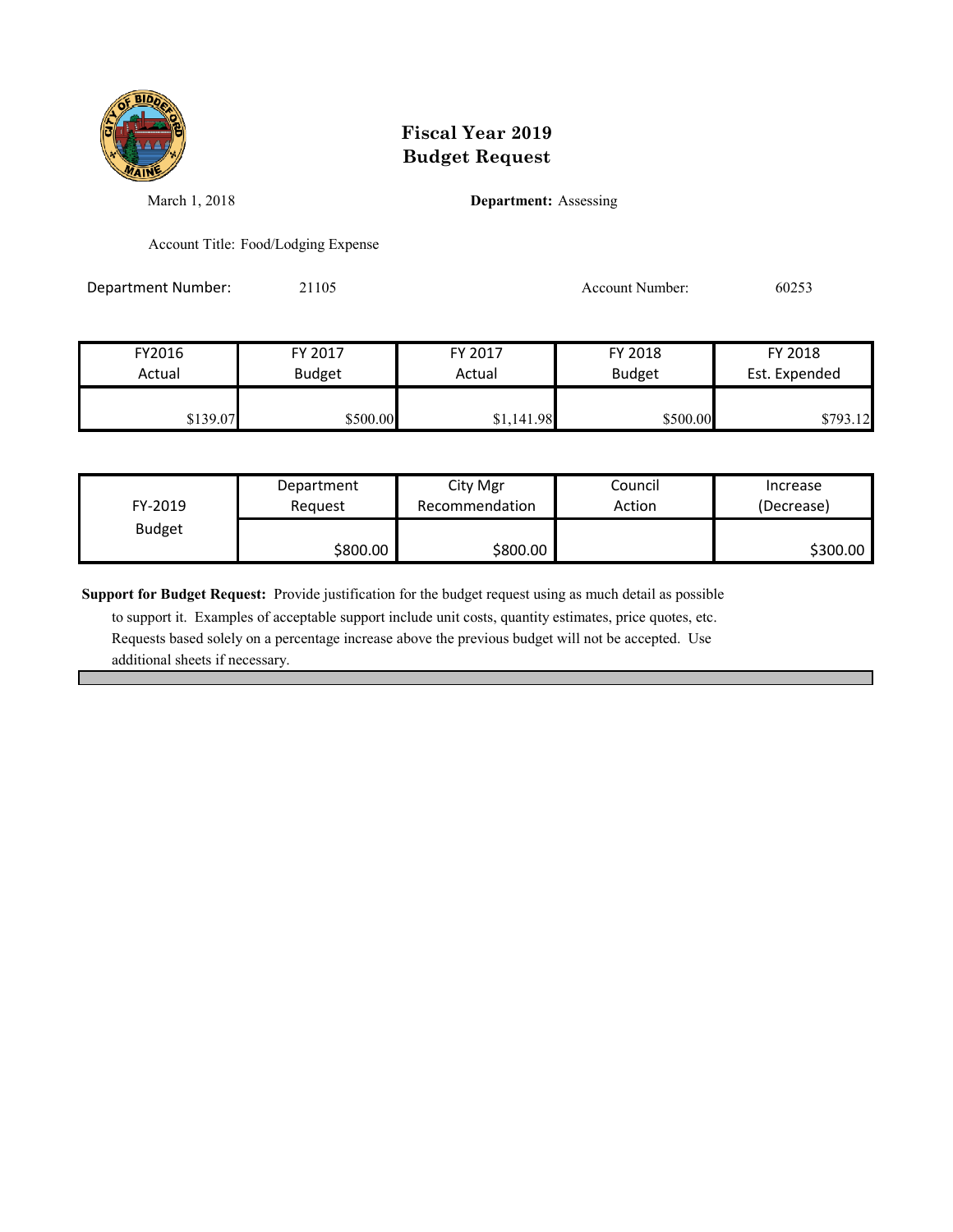

March 1, 2018 **Department:** Assessing

Account Title: Dues/Memberships Expense

Department Number: 21105 Account Number: 60256

FY2016 FY 2017 FY 2017 FY 2018 FY 2018 Actual Budget **Actual Budget** Actual Budget Est. Expended  $$1,040.00$  \$1,040.00 \$790.00 \$650.00 \$790.00

| FY-2019       | Department | City Mgr       | Council | Increase   |
|---------------|------------|----------------|---------|------------|
|               | Reauest    | Recommendation | Action  | (Decrease) |
| <b>Budget</b> | \$800.00   | \$800.00       |         | \$150.00   |

**Support for Budget Request:** Provide justification for the budget request using as much detail as possible

 to support it. Examples of acceptable support include unit costs, quantity estimates, price quotes, etc. Requests based solely on a percentage increase above the previous budget will not be accepted. Use additional sheets if necessary.

International Association of Assessing Officers, Maine Capter of IAAO, MAAO, and Real Estate dues.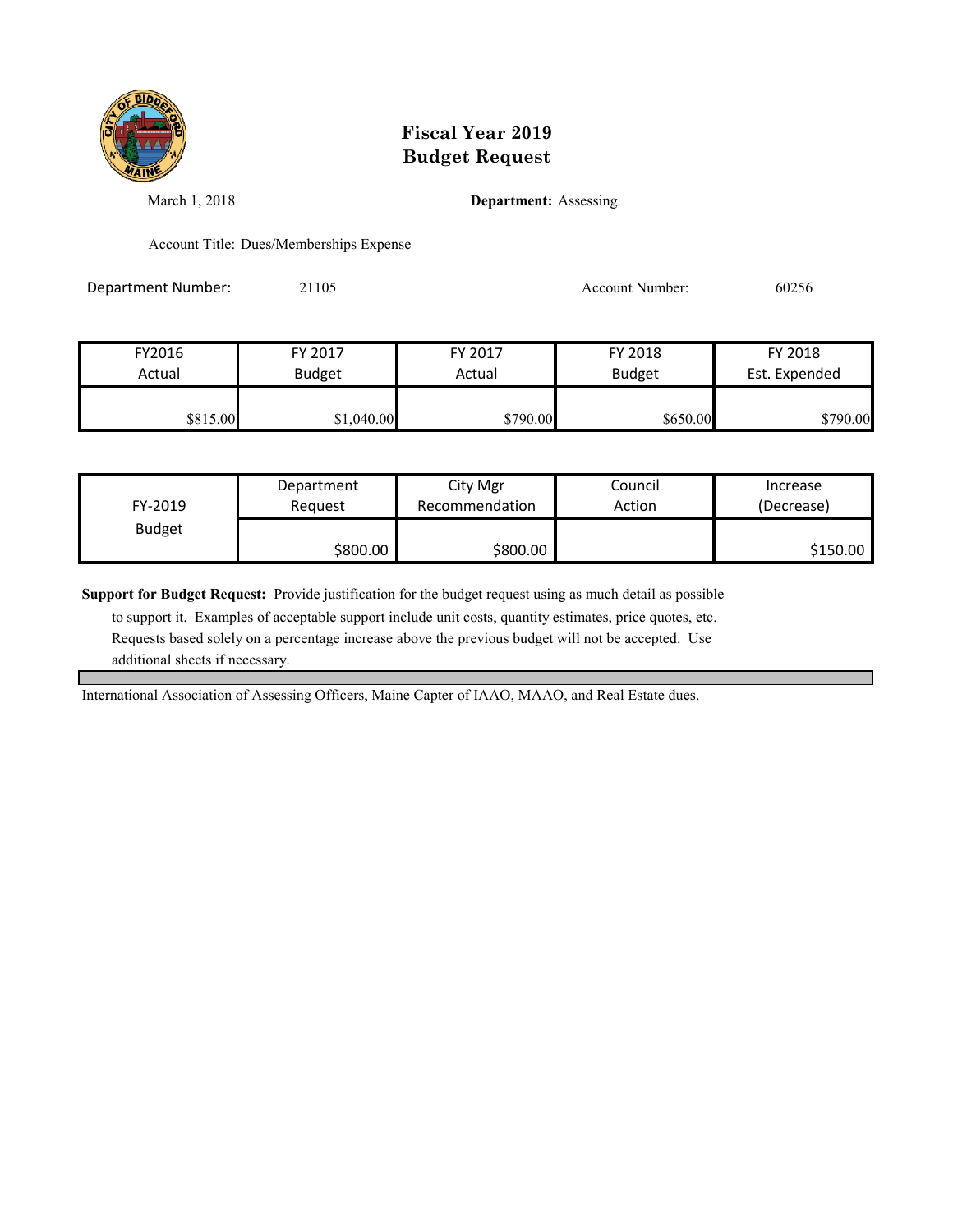

March 1, 2018 **Department:** Assessing

Account Title: Appraisal Services Expense

Department Number: 21105 21105 Account Number: 60303

| FY2016 | FY 2017       | FY 2017 | FY 2018       | FY 2018       |
|--------|---------------|---------|---------------|---------------|
| Actual | <b>Budget</b> | Actual  | <b>Budget</b> | Est. Expended |
|        |               |         |               |               |
| \$0.00 | \$500.00      | \$0.00  | \$500.00      | \$0.00        |

| FY-2019       | Department | City Mgr       | Council | Increase   |
|---------------|------------|----------------|---------|------------|
|               | Reauest    | Recommendation | Action  | (Decrease) |
| <b>Budget</b> | \$500.00   | \$500.00       |         | \$0.00     |

**Support for Budget Request:** Provide justification for the budget request using as much detail as possible

 to support it. Examples of acceptable support include unit costs, quantity estimates, price quotes, etc. Requests based solely on a percentage increase above the previous budget will not be accepted. Use additional sheets if necessary.

This account is used to pay the Assessment Review I iew boards Secretary.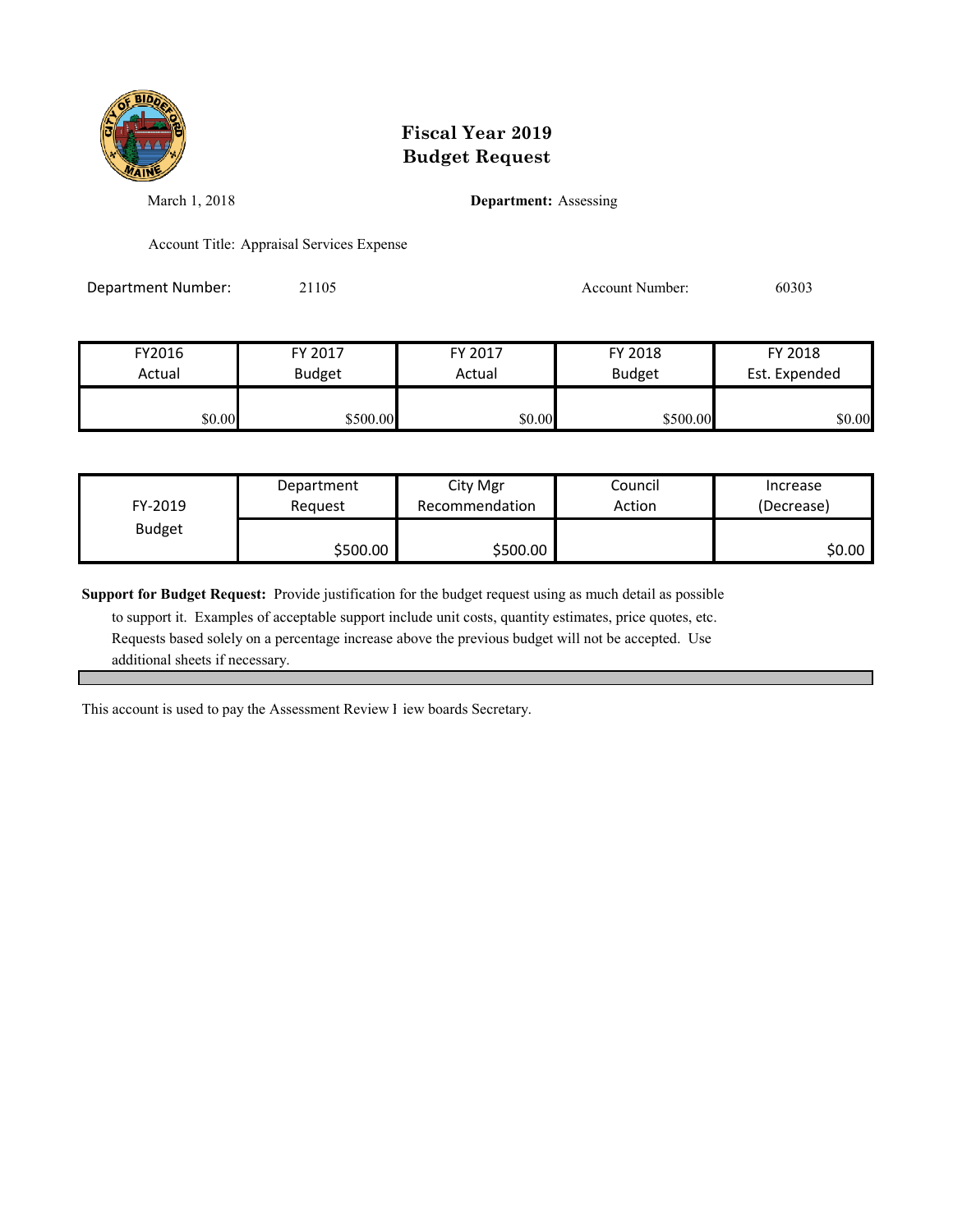

March 1, 2018 **Department:** Assessing

Account Title: Service Contracts Expense

Department Number: 21105 21105 Account Number: 60310

| FY2016     | FY 2017       | FY 2017    | FY 2018       | FY 2018       |
|------------|---------------|------------|---------------|---------------|
| Actual     | <b>Budget</b> | Actual     | <b>Budget</b> | Est. Expended |
| \$9,921.67 | \$9,525.00    | \$6,425.00 | \$10,400.00   | \$10,690.00   |

| FY-2019       | Department | City Mgr       | Council | Increase      |
|---------------|------------|----------------|---------|---------------|
|               | Reauest    | Recommendation | Action  | (Decrease)    |
| <b>Budget</b> | \$0.00     | \$0.00         |         | (\$10,400.00) |

**Support for Budget Request:** Provide justification for the budget request using as much detail as possible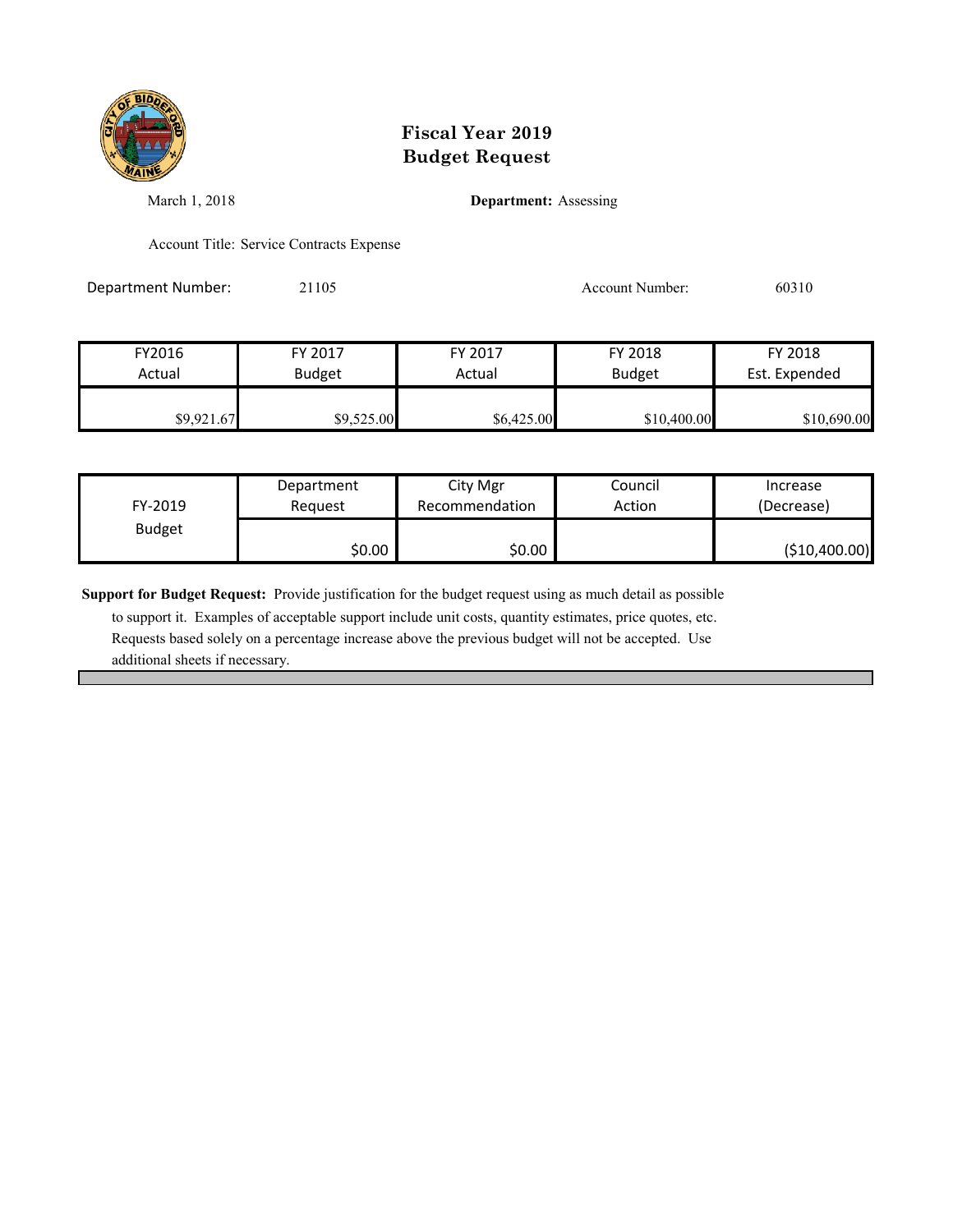

March 1, 2018 **Department:** Assessing

Account Title: Gasoline Expense

Department Number: 21105 21105 Account Number: 60411

| FY2016     | FY 2017       | FY 2017  | FY 2018       | FY 2018       |
|------------|---------------|----------|---------------|---------------|
| Actual     | <b>Budget</b> | Actual   | <b>Budget</b> | Est. Expended |
|            |               |          |               |               |
| \$1,073.86 | \$770.00      | \$182.59 | \$680.00      | \$550.00      |

| FY-2019       | Department | City Mgr       | Council | Increase   |
|---------------|------------|----------------|---------|------------|
|               | Reauest    | Recommendation | Action  | (Decrease) |
| <b>Budget</b> | \$717.50   | \$717.50       |         | \$37.50    |

**Support for Budget Request:** Provide justification for the budget request using as much detail as possible

 to support it. Examples of acceptable support include unit costs, quantity estimates, price quotes, etc. Requests based solely on a percentage increase above the previous budget will not be accepted. Use additional sheets if necessary.

Estimated by Carl at Public Works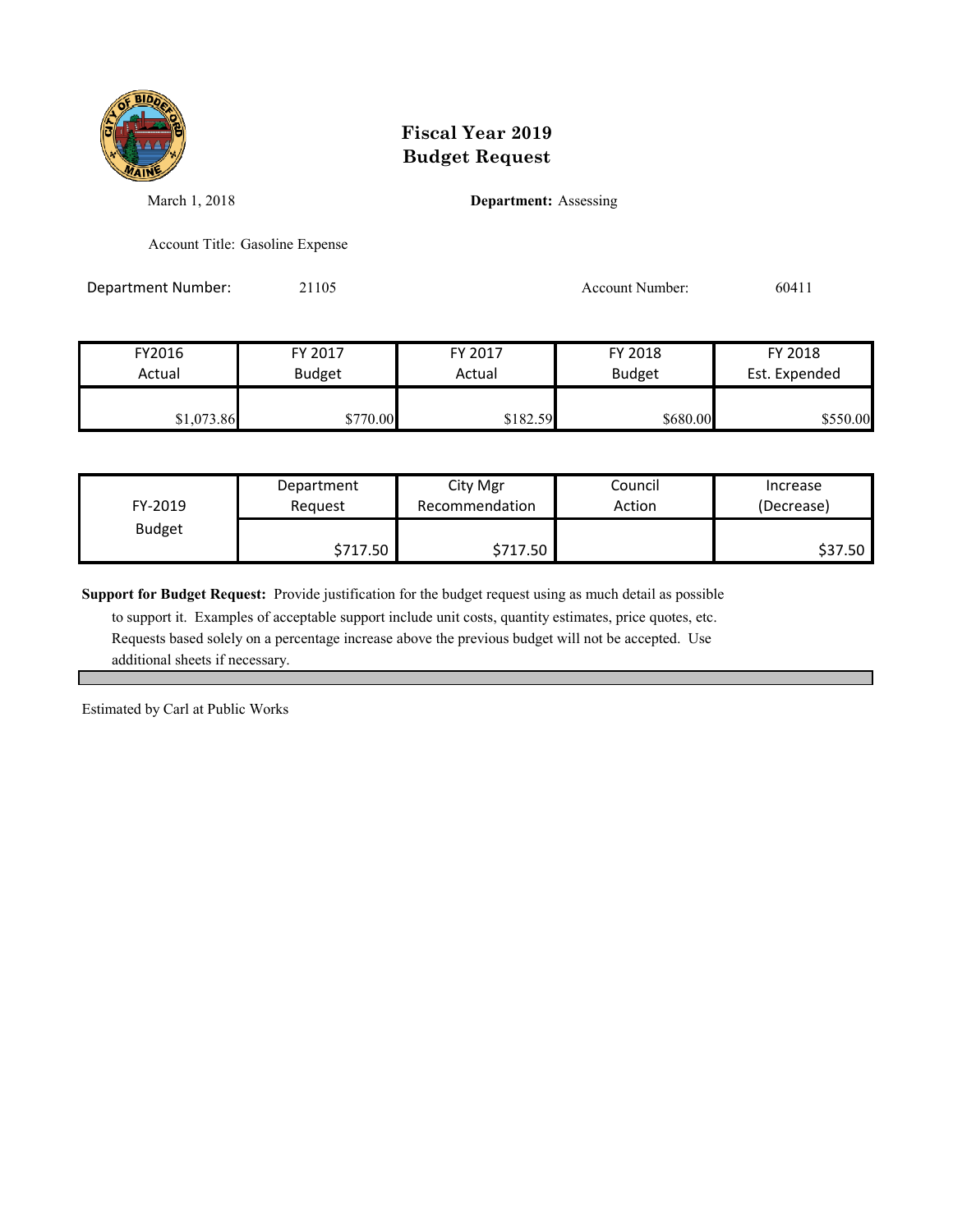

March 1, 2018 **Department:** Assessing

Account Title: Vehicle Repair/Tires/Oil Exp

Department Number: 21105 2006 2010 2010 Account Number: 60453

| FY2016     | FY 2017       | FY 2017  | FY 2018       | FY 2018       |
|------------|---------------|----------|---------------|---------------|
| Actual     | <b>Budget</b> | Actual   | <b>Budget</b> | Est. Expended |
| \$1,075.07 | \$950.00      | \$486.58 | \$1,100.00    | \$900.00      |

| FY-2019       | Department | City Mgr       | Council | Increase   |
|---------------|------------|----------------|---------|------------|
|               | Request    | Recommendation | Action  | (Decrease) |
| <b>Budget</b> | \$1,100.00 | \$1,100.00     |         | \$0.00     |

**Support for Budget Request:** Provide justification for the budget request using as much detail as possible

 to support it. Examples of acceptable support include unit costs, quantity estimates, price quotes, etc. Requests based solely on a percentage increase above the previous budget will not be accepted. Use additional sheets if necessary.

Vehicle maintence request from Carl at Public Works.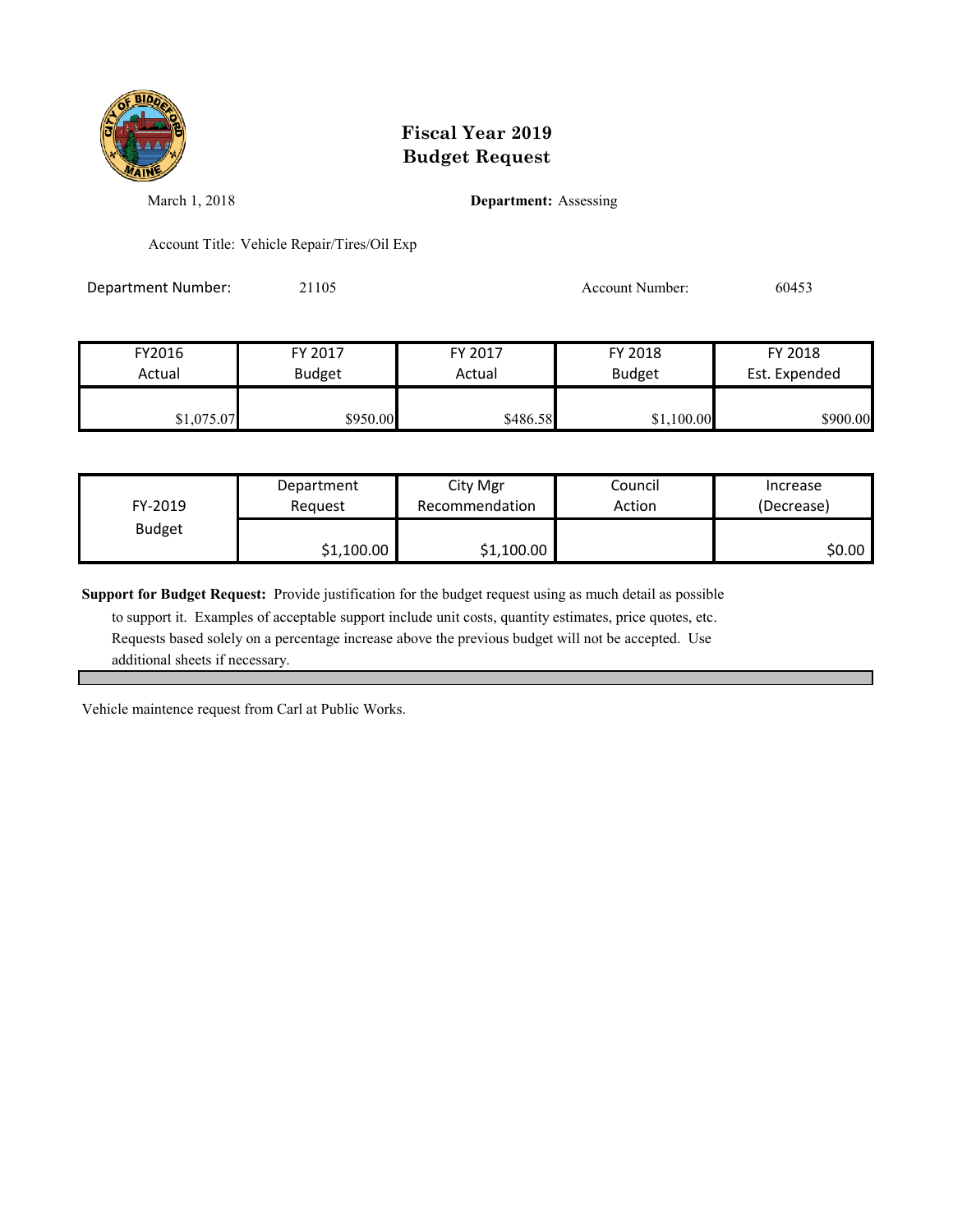

March 1, 2018 **Department:** Assessing

Account Title: Admin/Office Supp/Eqt Non-Cap

Department Number: 21105 21105 Account Number: 60500

| FY2016   | FY 2017       | FY 2017  | FY 2018       | FY 2018       |
|----------|---------------|----------|---------------|---------------|
| Actual   | <b>Budget</b> | Actual   | <b>Budget</b> | Est. Expended |
| \$410.25 | \$500.00      | \$596.51 | \$500.00      | \$330.00      |

| FY-2019       | Department | City Mgr       | Council | Increase   |
|---------------|------------|----------------|---------|------------|
|               | Reauest    | Recommendation | Action  | (Decrease) |
| <b>Budget</b> | \$450.00   | \$450.00       |         | (\$50.00)  |

**Support for Budget Request:** Provide justification for the budget request using as much detail as possible

 to support it. Examples of acceptable support include unit costs, quantity estimates, price quotes, etc. Requests based solely on a percentage increase above the previous budget will not be accepted. Use additional sheets if necessary.

Misc. Office supplies.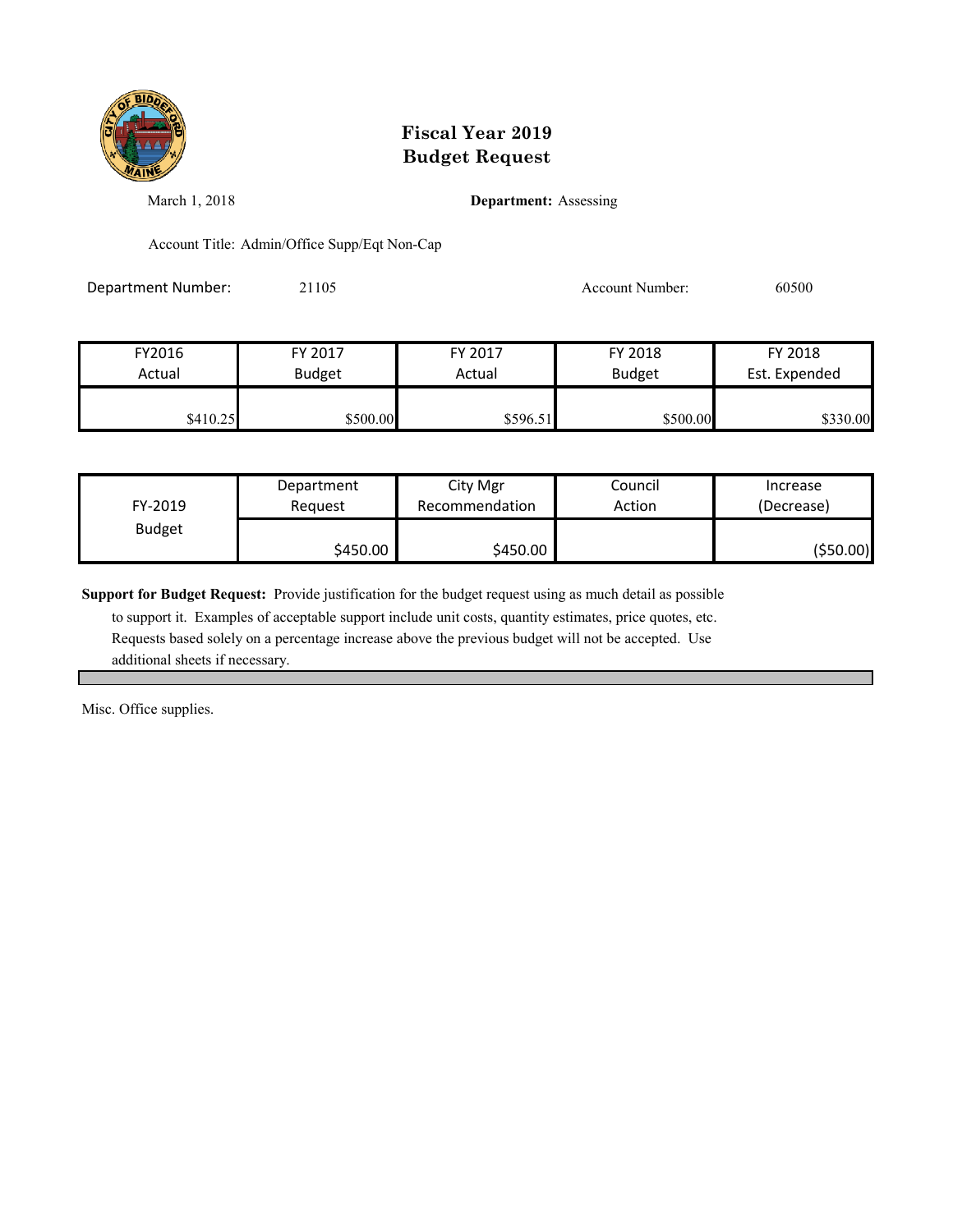

March 1, 2018 **Department:** Assessing

Account Title: Operating Supp/Eqt Non-Cap

Department Number: 21105 Account Number: 60501

FY2016 FY 2017 FY 2017 FY 2018 FY 2018 Actual Budget **Actual Budget** Actual Budget Est. Expended  $$292.80$   $$500.00$   $$213.08$   $$425.00$   $$400.00$ 

| FY-2019       | Department | City Mgr       | Council | Increase   |
|---------------|------------|----------------|---------|------------|
|               | Reauest    | Recommendation | Action  | (Decrease) |
| <b>Budget</b> | \$450.00   | \$450.00       |         | \$25.00    |

**Support for Budget Request:** Provide justification for the budget request using as much detail as possible

 to support it. Examples of acceptable support include unit costs, quantity estimates, price quotes, etc. Requests based solely on a percentage increase above the previous budget will not be accepted. Use additional sheets if necessary.

Marshall & Swift Cost manuals(Residential & Commercial)